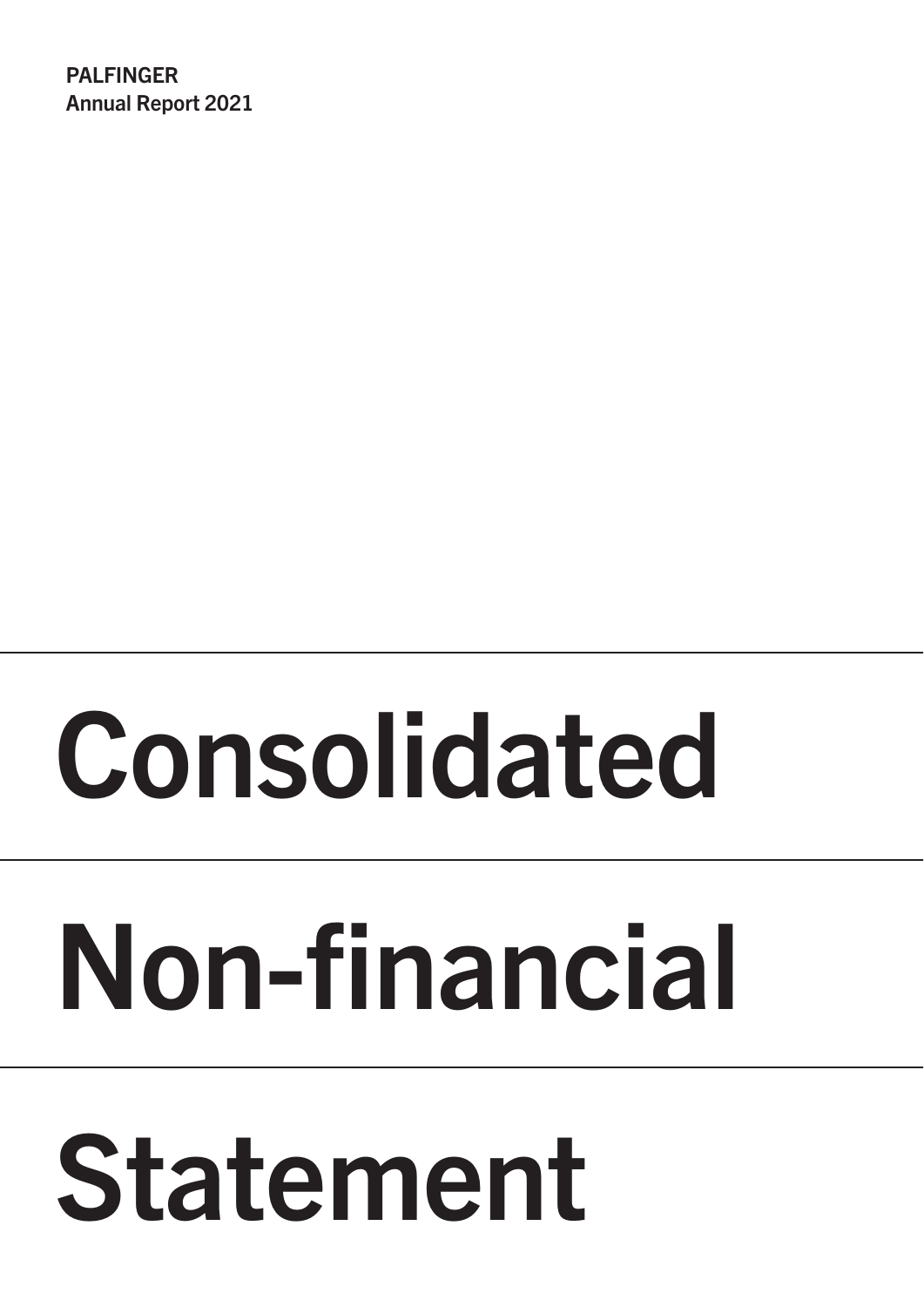# CONSOLIDATED NON-FINANCIAL REPORT

PALFINGER has published its non-financial key figures annually since 2013. For the current reporting year, in preparation for the Corporate Sustainability Reporting Directive (CSRD), it has replaced the integrated report with a non-financial statement as part of the management report. This will shift the focus more on to key topics and increase ease of understanding, thus ensuring greater clarity in the reports submitted to PALFINGER stakeholders. In addition, the environmental, social, and governance aspects are presented as a whole for the fiscal year January 1 to December 31, 2021. The non-financial statement was prepared in accordance with the GRI standards: "Core" option and the Austrian Sustainability and Diversity Improvement Act (NaDiVeG, section 267a of the Austrian Business Code).

The GRI content index provides an overview of the sustainability topics, contains references to the relevant pages in the report, and is appended at the end of this non-financial statement.

The non-financial statement includes all consolidated companies in the PALFINGER Group, as shown in the list of shareholdings.

PALFINGER has been supporting the UN Global Compact since 2013 and is committed to its ten principles on human rights, working conditions, the environment, and anti-corruption measures. Instead of disclosing a Communication on Progress report, PALFINGER once again combined the sustainability topics with the UN Principles in 2021.

Within the framework of its membership of the Austrian sustainability network respACT, PALFINGER took on the role of respACT coordinator for the province of Salzburg in August 2019.

PALFINGER is committed to the OECD Guidelines for Multinational Enterprises. The United Nations' 2030 Agenda for Sustainable Development contains 17 global Sustainable Development Goals (SDGs), PALFINGER incorporates the SDGs into all aspects of its business operations. The direct and indirect impacts of PALFINGER's operations on the 17 SDGs were discussed in a multi-stage process. PALFINGER has identified four development goals as being most relevant to its activities: SDG 5 – Gender equality, SDG 8 – Decent work and economic growth, SDG 12 – Sustainable consumption and production, SDG 13 – Climate action. The impacts on these SDGs influence the strategic direction of PALFINGER's sustainability management.

# Organizational Integration of Sustainability and Due Diligence Process

Sustainability is part of PALFINGER's corporate strategy. To coordinate the topic across the various business units, a Sustainability Council was established as a cross-divisional steering committee. Committee members include the heads of global and corporate functions such as Global Operations, Global Human Resources, Global Product Line Management & Engineering, Corporate Marketing and Corporate Governance, Risk Management & Compliance. Project management, monitoring of measures, meeting reporting requirements, and conducting the materiality analysis is supported by Corporate Governance, Risk Management & Compliance, while ideas for content and marketing activities are provided by Corporate Marketing. Coordination of the activities and data collection for reporting key figures are part of existing controlling processes. This ensures that sustainability issues are driven forward with clear objectives and that non-financial goals are given equal weight in the management processes.

The core task of the Sustainability Council is to formulate the sustainability strategy, define key figures and targets, determine measures, and continuously monitor the goals and measures. The respective global and corporate functions are responsible for implementing the defined measures.

The revision of the control parameters for full operationalization of this new sustainability strategy was started in 2021 and will be developed further in 2022 by the Sustainability Council in close consultation with the respective global and corporate functions.

The Sustainability Council reports directly to the Executive Board. Besides financial, operational, and strategic topics, the Executive Board regularly informs the Supervisory Board about current sustainability issues and the progress of sustainability activities so that the latter can fulfill its supervisory obligations.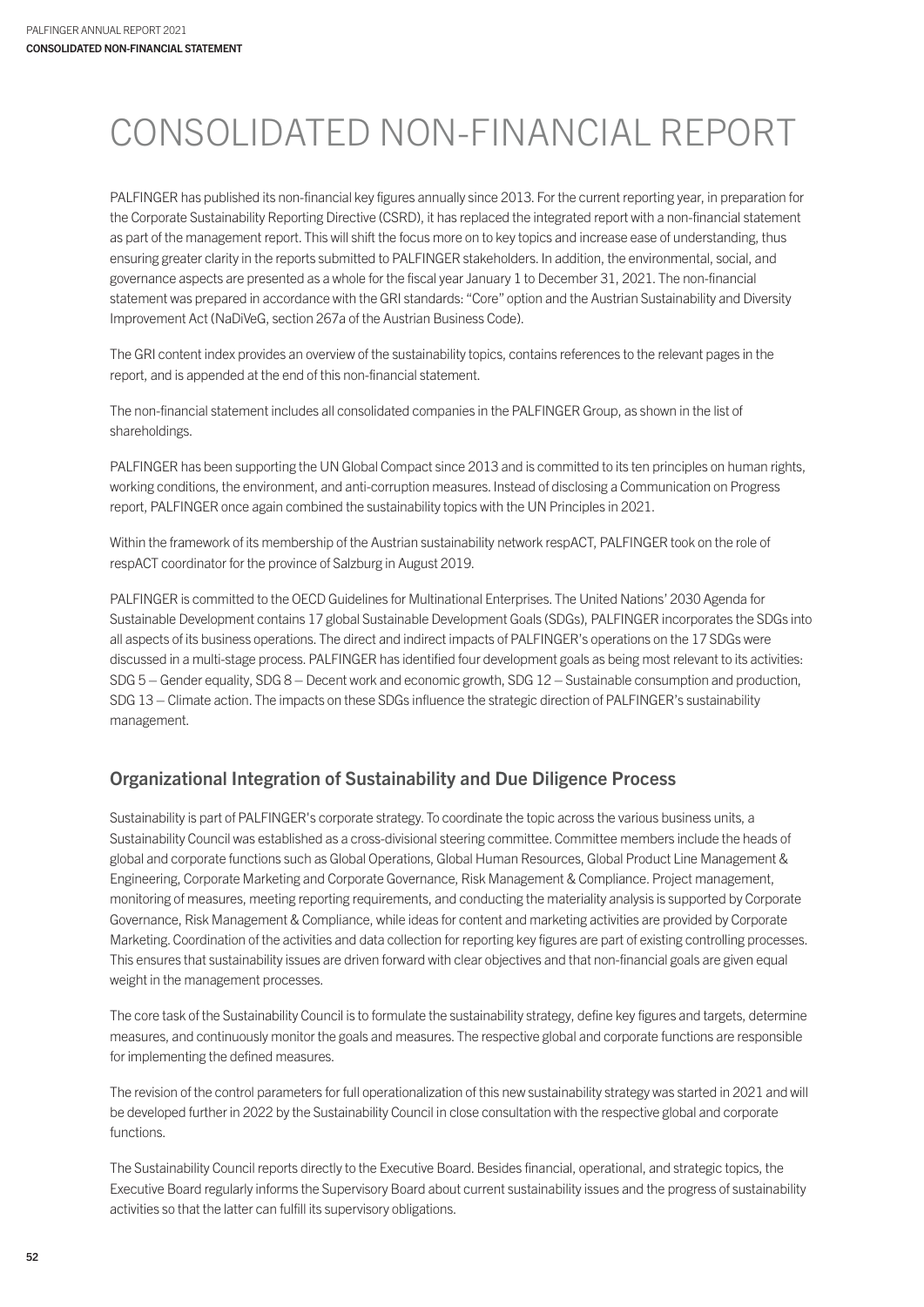The risks and opportunities arising from sustainability are integrated into the company's operations as well as the existing risk management processes and structures. Information on risk management systems and processes is described in the management report.

#### Stakeholdermanagement

PALFINGER takes into account the consequences of its operations along the entire value chain, not just for the company but also for the environment and society. To achieve this, PALFINGER proactively engages its stakeholders.

Stakeholders are legal entities or natural persons affected by the company's activities or whose activities influence PALFINGER. Their individual interests and needs are taken into account in a way that is as balanced as possible. In order to take their interests into account in the best possible way, PALFINGER conducts an ongoing dialog with stakeholders. The interests of senior management and employees at PALFINGER are identified in the course of employee interviews and surveys, performance & development reviews, regular meetings with line managers, etc. Continuous and transparent communication is maintained with shareholders and lenders at events and in discussions with customers and dealers at international dealer conferences and trade fairs, as well as through surveys and direct dialog. Additionally, they are kept up to date via newsletters and involved in the continuous improvement process. Dialog with suppliers, OEMs, and strategic cooperation partners is conducted at conferences and in direct contacts, delivery and quality management agreements are concluded, visits to stakeholders' sites take place and they are also invited to visit PALFINGER's sites. PALFINGER maintains a lively exchange with the local community through local media activities as well as through events, plant tours, and other forms of direct contact.

## Materiality analysis

In 2021, a comprehensive materiality analysis was carried out and material environmental, social and governance issues were identified in a multi-stage process. Employee concerns, respect for human rights, prevention of corruption and bribery, and diversity issues were also taken into account. The various relevant topics were identified along the entire value chain, taking into account global trends as well as requirements regarding current issues and legislation. In addition to the ongoing stakeholder dialog, qualitative interviews were conducted with internal and external stakeholders as well as stakeholder representatives to ascertain the significance of the topics from their point of view. The Management Board, Supervisory Board, top management and employees, shareholders and debt investors, customers and dealers, suppliers, OEMs, and strategic cooperation partners were surveyed. The interviews were weighted according to the influence on PALFINGER and the interest in PALFINGER of the respective stakeholders, with all stakeholder groups giving extremely homogeneous answers.

In the course of the materiality analysis, eleven relevant aspects were identified with the stakeholders, which were then assigned to six key topic areas. The internal validation of these topics and their integration into the sustainability strategy were performed by the Sustainability Council and approved by the Executive Board. The measures defined from the previous strategy were terminated or, if still in line with the outcome of the materiality analysis, continued. The following topics were identified as material: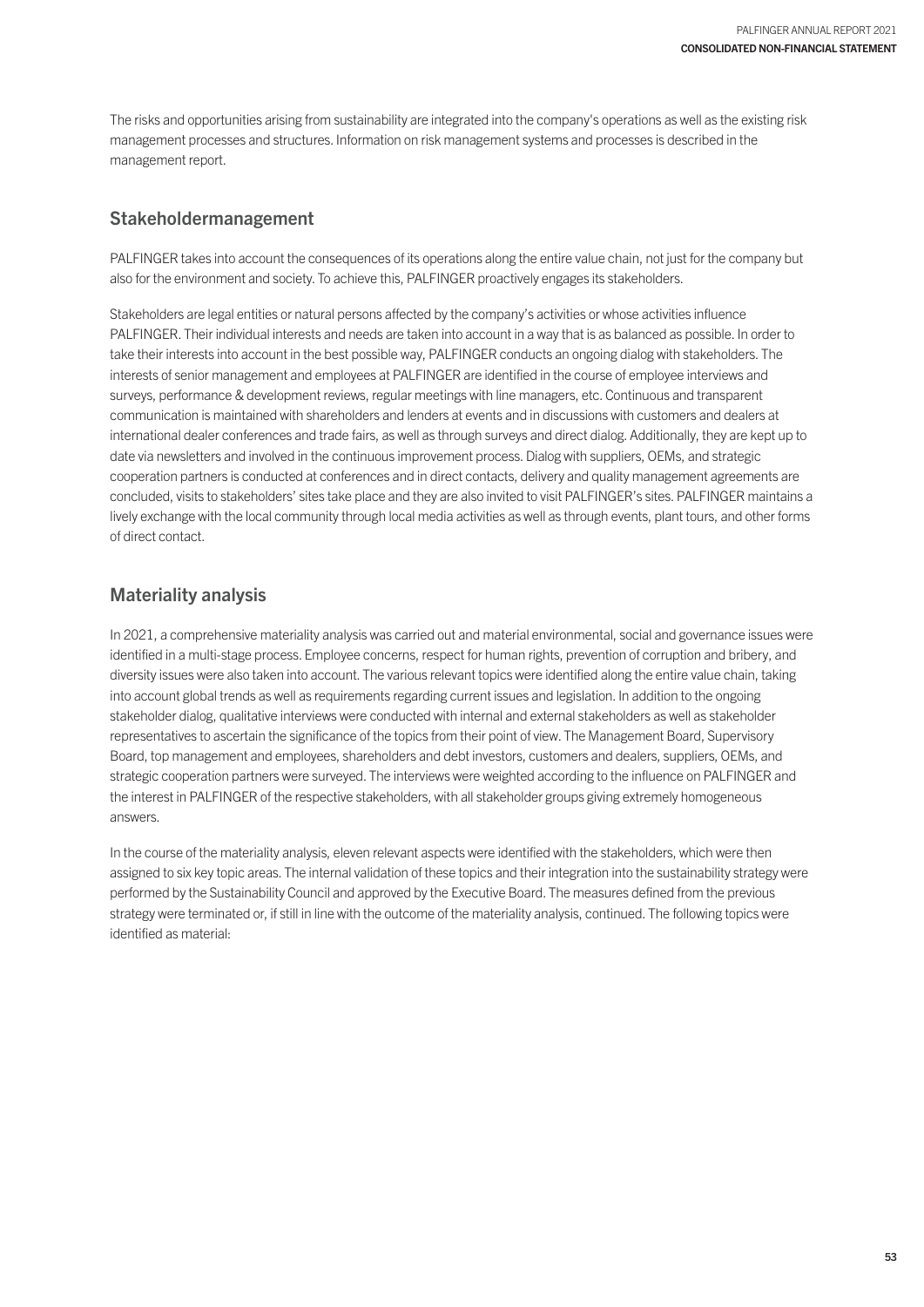#### PALFINGER ANNUAL REPORT 2021 CONSOLIDATED NON-FINANCIAL STATEMENT

|                                   |                                                                                                                                       | Topics according to             | <b>Sustainable Development</b> |  |
|-----------------------------------|---------------------------------------------------------------------------------------------------------------------------------------|---------------------------------|--------------------------------|--|
| Area                              | Material topics with relevant aspects from the<br>stakeholder analysis                                                                | <b>NaDiVeG</b>                  | Goals                          |  |
| For the living planet             | Fewer emissions, for a positive impact                                                                                                | Environmental concerns          | <b>SDG 13</b>                  |  |
| we all depend on<br>(Environment) | Energy consumption and emissions in<br>$\circ$<br>production and at PALFINGER sites                                                   |                                 |                                |  |
|                                   | Positive impact on the value chain                                                                                                    | Environmental concerns          | <b>SDG13</b>                   |  |
|                                   | Emissions from product use<br>$\circ$                                                                                                 |                                 |                                |  |
|                                   | Environmental impact in the value chain<br>$\Omega$                                                                                   |                                 |                                |  |
| For all the people we touch       | Safe & healthy on every level                                                                                                         | Social issues                   | SDG 8, SDG 13                  |  |
| (Social)                          | Safety of PALFINGER products and<br>$\circ$<br>applications                                                                           | Employee concerns               |                                |  |
|                                   | Employee health and safety<br>$\circ$                                                                                                 |                                 |                                |  |
|                                   | A qualified and diverse workforce                                                                                                     | Employee concerns               | SDG 5, SDG 8                   |  |
|                                   | Attracting and retaining experts/talents as<br>$\circ$<br>well as employee development including<br>training and continuing education | Social issues<br>Diversity Plan |                                |  |
|                                   | Diversity and equal opportunities<br>$\circ$                                                                                          |                                 |                                |  |
| For a future-oriented way of      | Aligned with our values                                                                                                               | Prevention of corruption        | SDG <sub>8</sub>               |  |
| doing business<br>(Governance)    | Compliance with and leadership<br>$\Omega$<br>commitment to values, legal, and ethical<br>standards                                   | and bribery<br>Human rights     |                                |  |
|                                   | Focus on governance and transparency                                                                                                  | Prevention of corruption        | SDG 8, SDG 12                  |  |
|                                   | Clear internal guidelines and standardized<br>$\circ$<br>processes                                                                    | and bribery<br>Human rights     |                                |  |
|                                   | Transparency and accurate reporting<br>$\circ$                                                                                        |                                 |                                |  |
|                                   | Dealing with megatrends<br>$\circ$                                                                                                    |                                 |                                |  |
|                                   |                                                                                                                                       |                                 |                                |  |

# Sustainability Strategy

Sustainability is of particular importance in the vision and strategy for 2030. The Sustainability Council, created in 2021, ensures that PALFINGER takes account of environmental, social, and governance issues in addition to economic aspects in all business processes. This means that sustainability is not just a challenge or a risk for PALFINGER. In fact, responsible, sustainable business is an opportunity and a value driver, and opens doors to new business segments, growth, and greater differentiation. The most important basis for defining the sustainability strategy is the analysis of the value chain and the material topics identified in the materiality analysis with regard to their influence on people, the environment, and the economy.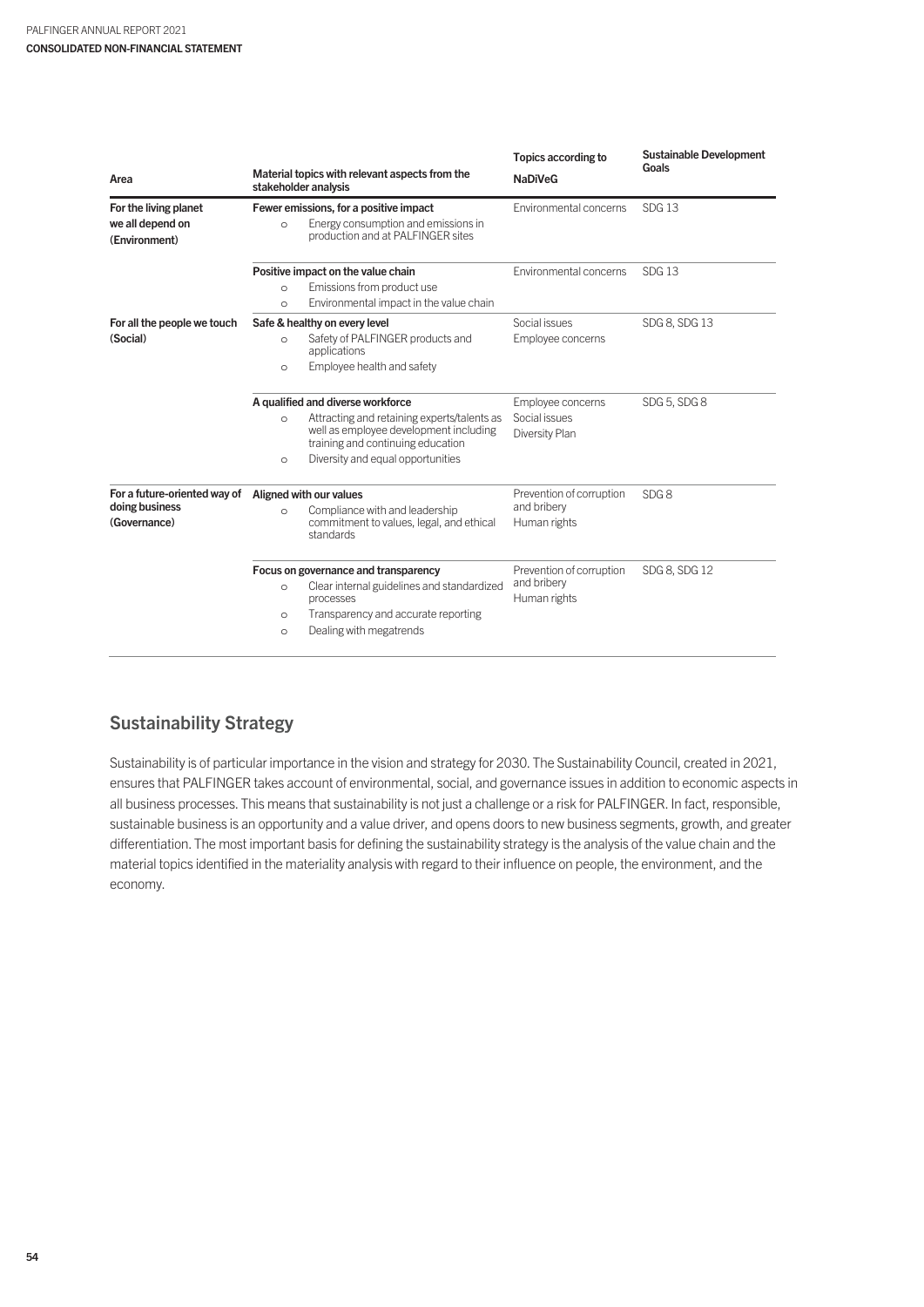PALFINGER's Sustainability Mission Statement, which was reformulated in 2021, states:

Driving Positive Impact

Responsibility for people, planet and profit is a major part of the way we work. We continue to break new ground of **business opportunities with positive impact** together with our customers, partners, and investors.

Our **employees are the backbone** and driving

force to transform and overcome future challenges.

Proactively contributing to minimize and manage the impact of climate change hand

in hand will guarantee lasting success.

Because we care!

The eleven relevant aspects of the stakeholder analysis were assigned to six key topic areas, with two each falling into the areas of environment, social affairs, and governance. The six strategic topic areas are described here.

#### For the living planet we all depend on.

LESS EMISSIONS FOR POSITIVE IMPACT

As part of the global movement in industry, we make lower CO<sub>2</sub> emissions one of our priorities. That's why our operations are increasingly powered by renewable energy and characterized by efficient material use - to deliver positive impact.

#### POSITIVE IMPACT ON THE VALUE CHAIN

To effect change in our value chain, we are engineering our entire range of product solutions to reduce emissions and enable low-carbon innovation. We're also working to become an integrated solutions provider for partners across the network.

#### For all the people we touch.

SAFE & HEALTHY AT ALL LEVELS

Safety in our operations, a healthy work culture as well as safety of our products are critical priorities. The well-being of our employees and customers are crucial to our success.

#### A QUALIFIED & DIVERSE WORKFORCE

To innovate in a global economy, we need to attract and retain the best people - in our leadership and throughout the organization. This includes continuous training and personal development. At PALFINGER, we see diversity as a source of excellence and strength - and of business success.

#### For a future-oriented way of doing business.

COMMITTED TO OUR VALUES

To change our direction towards the sustainable, we must go beyond the baseline and strive for the highest human,

#### ethical, and legal standards.

FOCUS ON GOVERNANCE AND TRANSPARENCY

For the change to last, we must evolve our business to meet the demands of a sustainable economy. This calls for the highest standards of governance and transparency for a better way of doing business.

The development of the new sustainability strategy was followed in 2021 by the derivation of non-financial targets for the three areas of environment, social affairs, and governance (ESG). These cover all NaDiVeG (Austrian Sustainability and Diversity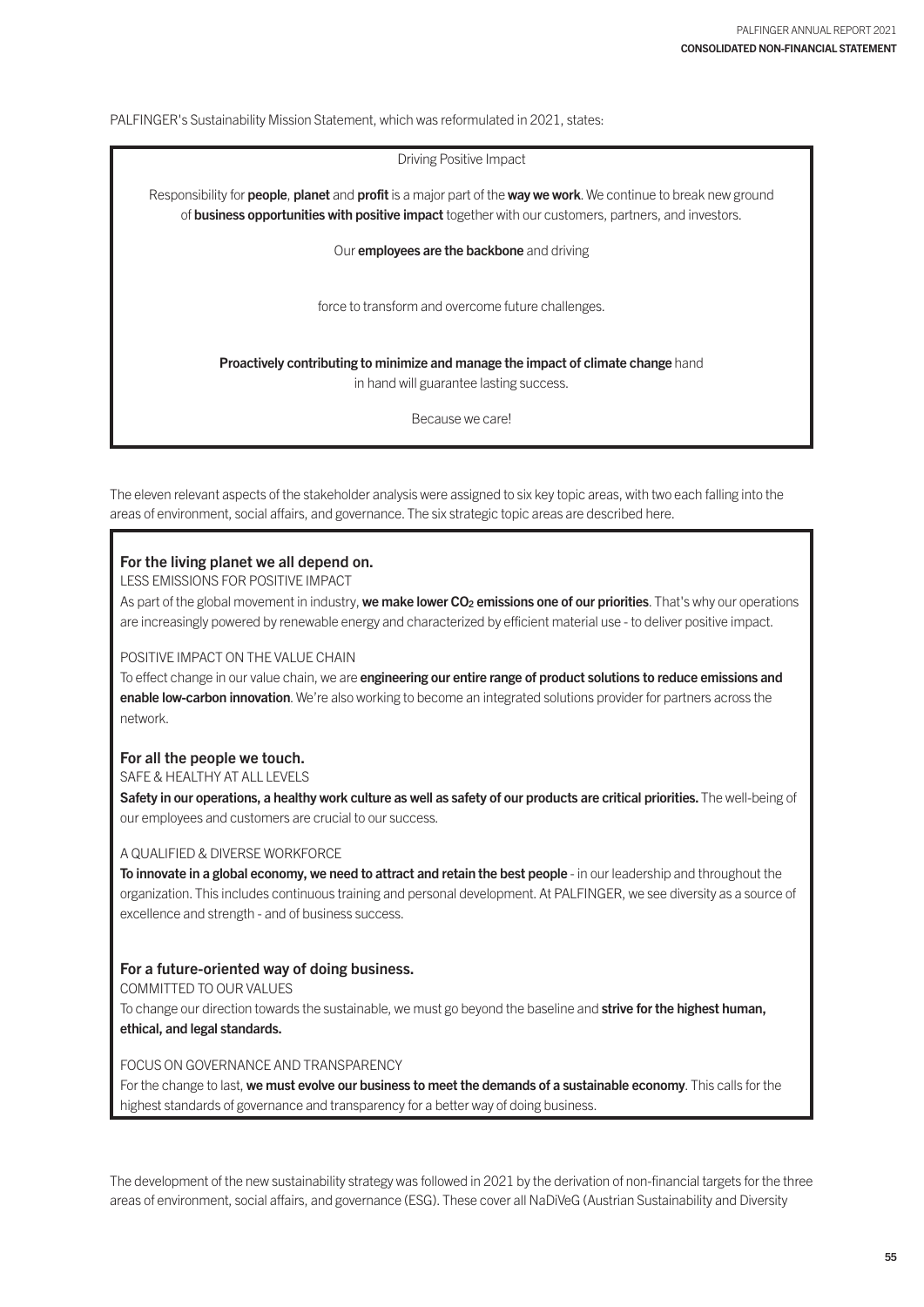Improvement Act) concerns (environmental, social and employee concerns, as well as respect for human rights, the fight against corruption and bribery, and the diversity concept).

In the area of the environment, PALFINGER has set itself the goal of generating fewer emissions in order to have a positive impact. The focus is on reducing energy consumption and emissions in production and at PALFINGER sites. The second aspect defined is the positive impact along the entire value chain. This will be achieved by reducing emissions in product application and, among other things, by increasing the use of renewable sources of electricity in terms of environmental impact along the entire value chain.

Safety in the use of PALFINGER products as well as the health and safety of employees are key issues in the social area. Health and safety are measured by the TRIR (Total Recordable Injury Rate). A second focus in this area is the promotion of qualified and diverse employees. Attracting and retaining experts and talents as well as employee development, including training and continuing education, taking into account equal opportunities, and increasing diversity are key cornerstones here.

Governance includes compliance with PALFINGER's values. In this context, the focus is on compliance with and leadership commitment to our values as well as legal and ethical standards. PALFINGER's approach to megatrends as well as the creation of clear internal guidelines and standardized processes are in the area of focus on governance and transparency. This also includes the central aspect of transparent and correct reporting, which underlies all of PALFINGER's activities.

At PALFINGER, targets are defined on a Group-wide basis by the respective specialist department and the Sustainability Council, while the respective corporate/global function is responsible for implementing the measures. The effectiveness of the measures taken is monitored on an ongoing basis in order to ensure that the targets are achieved at the Group level

# For the living planet on which we all depend

### Less emissions, for positive impact

PALFINGER strives to work as efficiently as possible in production, both ecologically and economically, attaches great importance to climate protection and therefore intensively addresses the issue of emissions arising from its own energy consumption that may have an effect on the climate. The focus here is therefore on emissions in production and at PALFINGER sites as well as on energy consumption.

The Health, Safety & Environment (HSE) department manages eco-efficient production within the Global Function Operations. The group policy package on HSE topics was developed or updated in 2021. The update of PALFINGER's environmental protection guideline will be finalized in 2022.

PALFINGER is pursuing the long-term goal of reducing production-related CO2 emissions across the Group. Formulation of a climate strategy was started in the reporting year and will be completed in 2022. The climate strategy is being developed on the basis of the science-based target initiative for a 1.5-degree economy.

From a process perspective, production consumes the most energy across the PALFINGER Group, with paint shops and electroplating facilities the most energy-intensive. All other production processes consume comparatively moderate amounts of energy, primarily for heating and ventilating the production halls. The centrally recorded fuel consumption is included in the presentation of energy efficiency. A large percentage of transport is not performed by PALFINGER itself but outsourced to logistics companies. The transport mix at PALFINGER consists mainly of trucks and ships (which means that these transport emissions do not fall under Scope 1).

In order to continuously drive the reduction of emissions at PALFINGER's sites, energy consumption was identified as one of the relevant control variables in addition to the survey of Scope 1 and Scope 2 emissions. Following the Covid-19 induced decrease in 2020, absolute energy consumption increased to 222 million kWh in 2021 (2020: 195 million kWh). Most of the energy consumption was generated in the EMEA region.

PALFINGER reports internal production-related CO2 emissions (Scope 1 and 2) in two categories: direct emissions from fuels and indirect emissions from electricity and district heating. In 2021, PALFINGER caused 20,160 tonnes of CO2 equivalents (2020: 18,420 tonnes of CO2 equivalents) in direct emissions from fuels - natural gas, diesel, gasoline, LPG, butane, propane,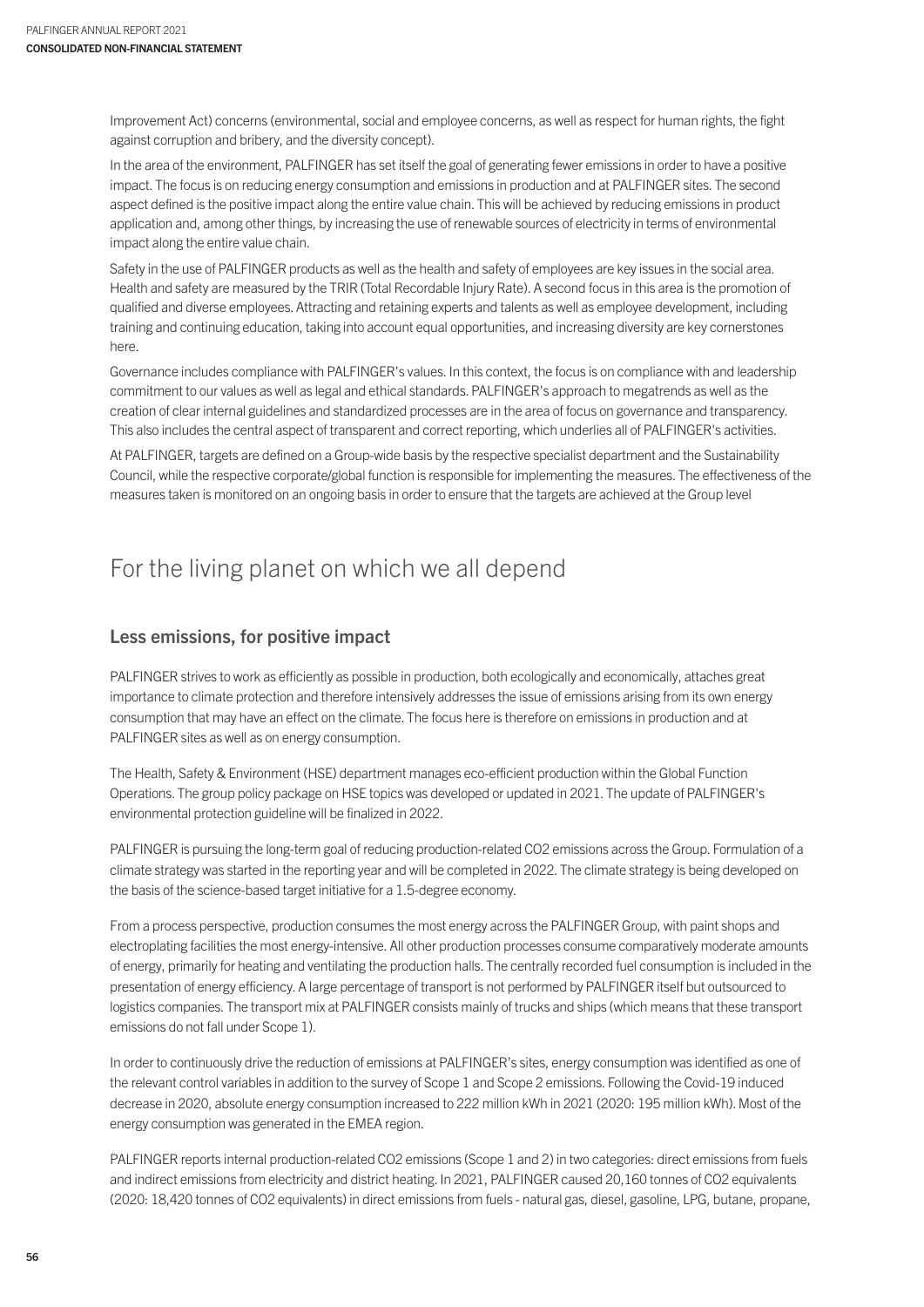and heating oil. The increased absolute CO2 emissions reflect the higher production-related heat consumption. In terms of indirect emissions (Scope 2 "market-based") from electricity and district heating, PALFINGER caused 11,044 tonnes of CO2 equivalents in 2021 (2020: 12,376 tonnes).

The Group-wide target of increasing the share of renewable electricity to 75 percent by 2022 was achieved in 2021. The switch of all German sites and one site in Brazil to energy from renewable sources increased the share of green electricity Group-wide to 76.4 percent (2020: 73.5 percent). As a result of the sharp decline in the previous year due to Covid-19, absolute emissions increased slightly again in 2021 to 31,204 tonnes of CO2 equivalents (2020: 30,796 tonnes).

|              | 2020     | 2021                                                                                                                                                                                                                           |
|--------------|----------|--------------------------------------------------------------------------------------------------------------------------------------------------------------------------------------------------------------------------------|
|              |          |                                                                                                                                                                                                                                |
| 79.124       | 77.953   | 95.489                                                                                                                                                                                                                         |
| 36.724       | 28.098   | 29.488                                                                                                                                                                                                                         |
| 115,848      | 106.051  | 124.977                                                                                                                                                                                                                        |
|              |          |                                                                                                                                                                                                                                |
| 67.380       | 61.940   | 68.216                                                                                                                                                                                                                         |
| 3.372        | 3.214    | 3.201                                                                                                                                                                                                                          |
| 873          | 895      | 905                                                                                                                                                                                                                            |
| 3.765        | 4.203    | 5.190                                                                                                                                                                                                                          |
| 468          | 408      | 1.434                                                                                                                                                                                                                          |
| 5.328        | 4.980    | 4.883                                                                                                                                                                                                                          |
| 81.186       | 75.640   | 83.829                                                                                                                                                                                                                         |
|              |          |                                                                                                                                                                                                                                |
| 14.639       | 12.376   | 12.302                                                                                                                                                                                                                         |
| 1.723        | 1.304    | 1.206                                                                                                                                                                                                                          |
| $\mathbf{0}$ | $\Omega$ | $\Omega$                                                                                                                                                                                                                       |
| 16.362       | 13.679   | 13.508                                                                                                                                                                                                                         |
| 213.397      | 195.371  | 222.315                                                                                                                                                                                                                        |
|              |          |                                                                                                                                                                                                                                |
| 2019         | 2020     | 2021                                                                                                                                                                                                                           |
| 20.168       | 18.420   | 20.160                                                                                                                                                                                                                         |
| 16.421       | 12.376   | 11.044                                                                                                                                                                                                                         |
| 36.588       | 30.796   | 31.204                                                                                                                                                                                                                         |
|              |          | 1) The conversion of direct and indirect CO2 equivalents is largely based on the IFA 2018 database, reference year 2016. Emissions data include carbon dioxide (CO2), methane (CH4), and nitrous oxide (N2O), as well as the c |

1) The conversion of direct and indirect CO2 equivalents is largely based on the IEA 2018 database, reference year 2016. Emissions data include carbon dioxide (CO2), methane (CH4), and nitrous oxide (N2O), as well as the c oil are from the Federal Environment Agency Austria. The conversion for coal as an energy source is based on the specific carbon content (Scope 1). The district heating conversion factors are country-specific and come dire supplier.

With regard to data collection, it should be noted that companies or sites acquired or established during the reporting year are not required to report environmental data until the beginning of the following year. Due to t of the key figures are given in the section on key figure definitions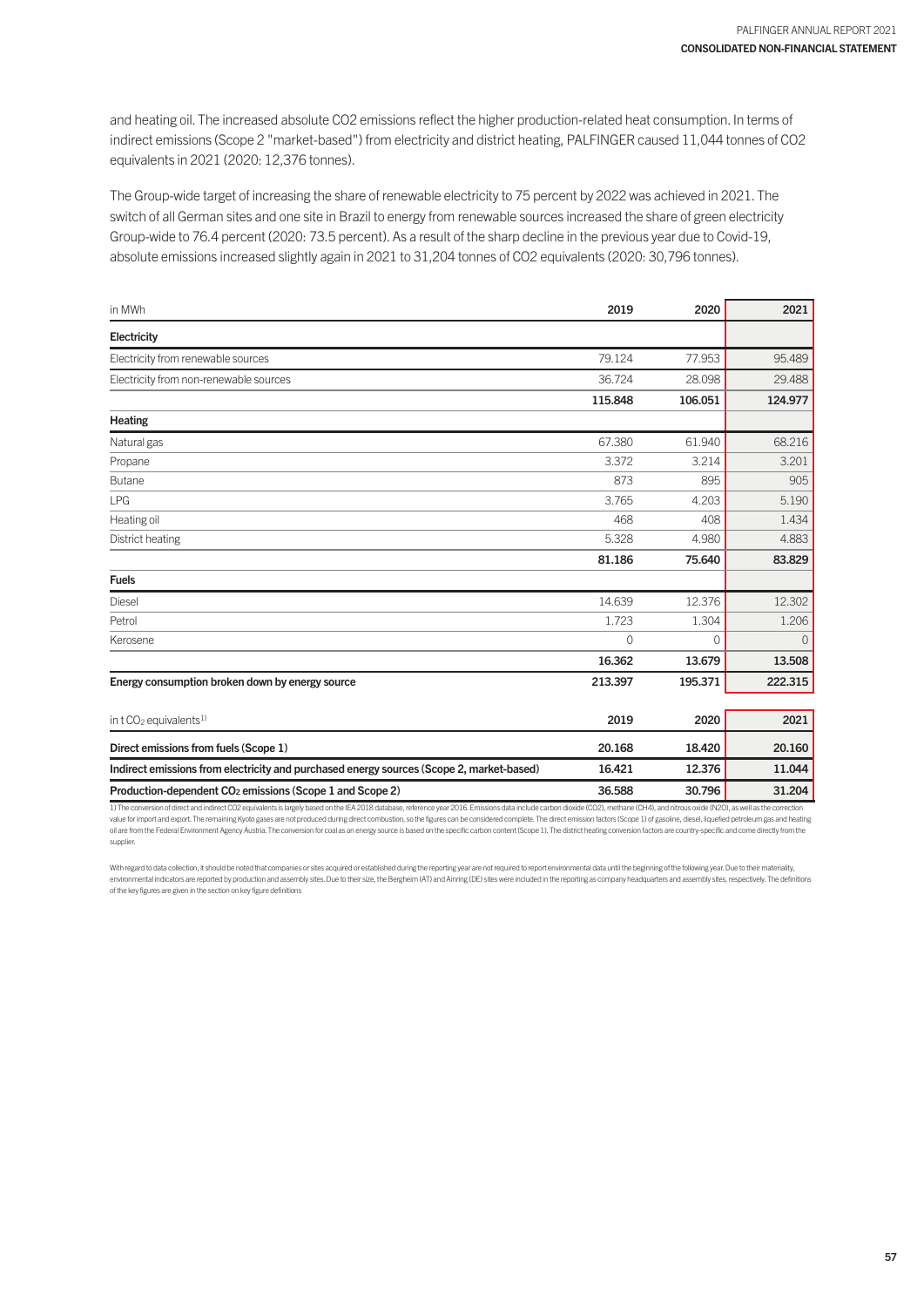# Positive impact on the value chain

As part of the global trend in the industry, reducing greenhouse gas emissions is a top priority for PALFINGER. In its product development, PALFINGER therefore aims to reduce emissions and enable low-carbon innovation.

When ascertaining emissions along the entire value chain, PALFINGER found that the most significant share of CO2 emissions originates in the deployment phase of PALFINGER products, which means that it is here that PALFINGER has the greatest potential to contribute to achieving the 1.5-degree target. Consequently, PALFINGER has set itself the goal of reducing emissions along the entire value chain, especially when using PALFINGER products and solutions. In future, PALFINGER's efforts will therefore focus increasingly on "external" emissions, in particular from product use. The development of the new comprehensive climate strategy, to be completed in 2022, will also take into account emissions and CO2 savings potential along the upstream and downstream value chain. The development of the climate strategy is based on the Science-Based Target initiative towards a 1.5-degree economy.

In order to reduce emissions, PALFINGER invests in product research and development and offers state-of-the-art technologies. Research and development as well as innovations and digital solutions are aimed at increasing the efficiency of PALFINGER's products. In this context, cooperations support new approaches. In order to bundle all activities in the field of new mechatronic and digital products and product functions, a separate work program was set up. For further details, please refer to the chapter on research & development in the Management Report.

PALFINGER can also influence the environmental impact in the value chain by committing suppliers to comply with the criteria set out in the Code of Conduct, which also describe minimum standards in the environmental sector.

In 2021, PALFINGER started to revise the process for collecting emissions in the upstream or downstream value chain (Scope 3 emissions). The revision will be further processed in 2022, taking into account the expected new regulatory requirements resulting from the publication of the EU Sustainability Reporting Standards. Due to the expected new change regarding the collection and presentation of scope 3 emissions in 2022 and the resulting lack of comparability, no scope 3 emissions were published in the reporting year.

# For all the people we touch

### Safe and healthy on every level

#### Safety of PALFINGER products and applications

At PALFINGER, product safety comes first.

PALFINGER products combine ease of use with utmost safety. They are sold on the international market in accordance with the relevant standards applicable in each country. It is vital that PALFINGER implements these safety standards in a userfriendly manner.

PALFINGER has set itself the goal of "zero accidents with PALFINGER products".

There were 9 reported accidents in the field with PALFINGER products in the reporting year (2020: 14). Use of PALFINGER products led to 7 injuries of varying degrees (2020: 12) and, regrettably, to 3 fatal accidents (2020: 3). In the reporting year, PALFINGER initiated product recalls in 20 instances (2020: 14) as internal testing and ongoing quality assurance revealed a need for improvement in each case.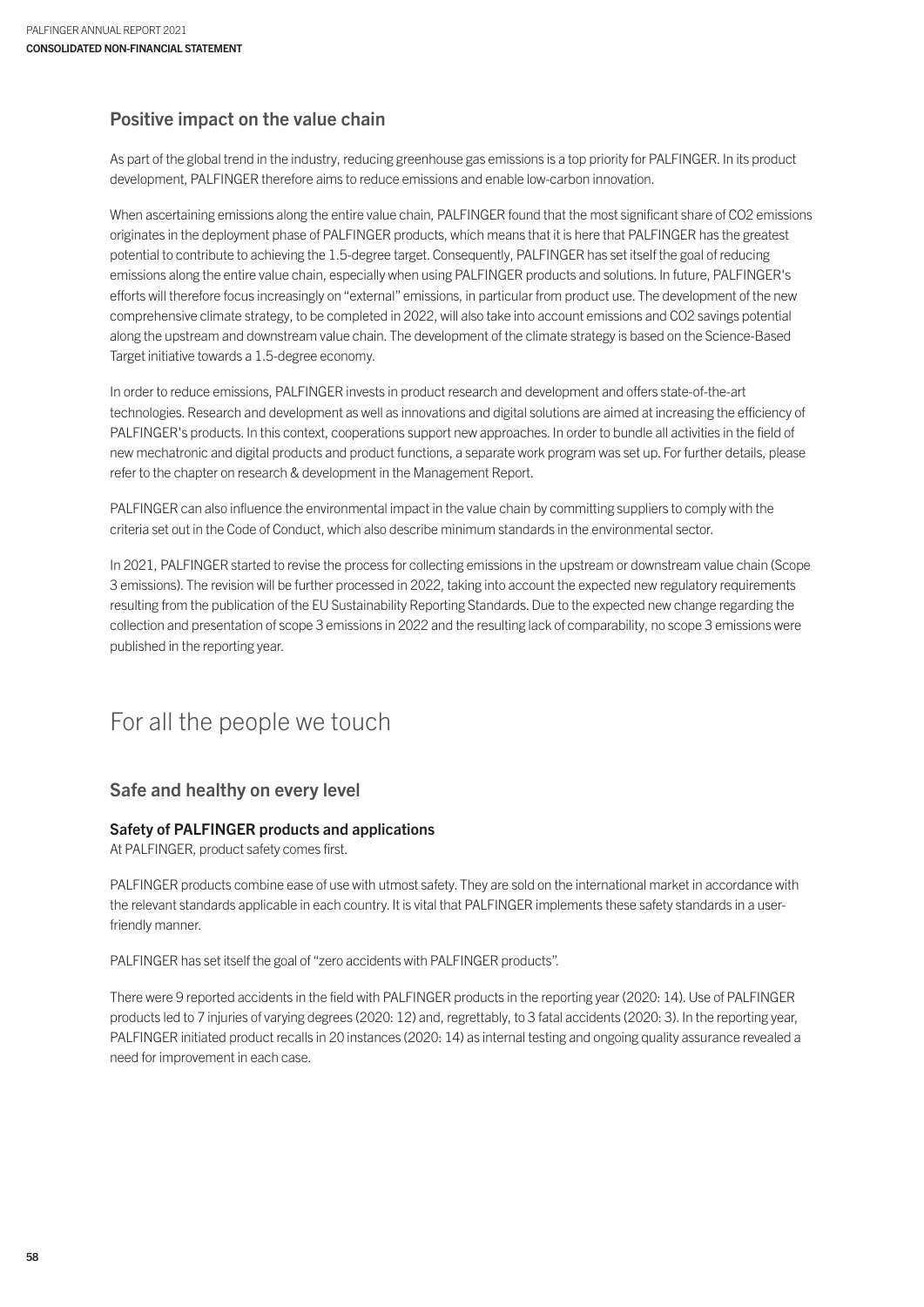| <b>Accidents with PALFINGER products</b>                                                         | 2019 | 2020 | 2021 |
|--------------------------------------------------------------------------------------------------|------|------|------|
| Reported accidents                                                                               | 18   | 14   | 9    |
| Fatalities <sup>1)</sup>                                                                         | 10   |      | 3    |
| Injuries of varying severity $1$                                                                 |      | 12   |      |
| Penalties imposed by court due to accidents                                                      |      |      |      |
| Pending complaints (in negotiation) on grounds of accidents with products (as at December<br>13) |      |      | 5    |
| Convictions                                                                                      |      |      |      |

1) Irrespective of fault.

In reporting year 2021 there were no convictions of PALFINGER for non-compliance with safety regulations. Irrespective of the question of fault, PALFINGER nevertheless examines all incidents involving PALFINGER products in which persons are injured. The majority of these incidents stem from errors in operation, as a result of which no legal claims can be brought against PALFINGER. In these cases, a good network, and an understanding of safety awareness in the countries concerned are a prerequisite for PALFINGER's being notified of these incidents. All accident-related information is then evaluated internally. All PALFINGER products are assessed with regard to their effects on the health and safety of the operators, and any opportunities for further development identified in the course of these assessments are continuously implemented.

#### Employee health and safety

PALFINGER attaches the utmost importance to the health and safety of its employees.

In the GLOBAL PALFINGER ORGANIZATION, the global health program PALfit has been placed under the umbrella of the global function Human Resources, while the other safety issues relating to HSE are incorporated in the global function Operations. The management of occupational health and safety aspects at PALFINGER is governed by ISO 45001 (OHSAS 18001) and the corresponding certifications. In 2021, 43 percent (2020: 40 percent) of the employees worked at sites with this certification. From 2022 onwards, cross-site certifications will be aimed at, which means that the corresponding control will also be evaluated in the area of safety and adjusted, if necessary.

In the area of safety, PALFINGER has set itself the goal of reducing work-related accidents with injuries to a minimum. This is controlled on the basis of the Total Recordable Injury Rate (TRIR), which measures work-related accidents with injuries per 1 million working hours. Through a targeted program of measures, the TRIR was significantly reduced to 11.74 in 2021 (2020: 14.23). There were no fatalities caused by occupational accidents in the reporting year (2020: 0 fatalities). In 2022, accident reporting will be relaunched to further improve data quality.

When starting work, employees receive a documented safety briefing on workplace hazards and risks as part of their general induction training. These safety briefings are repeated at regular intervals, when procedures and workplaces are changed, and on an ad hoc basis, e.g., in the event of accidents. The project to introduce a learning management system (LMS), which was started in 2020, was successfully completed in 2021. In the future, workplace and activity-related safety training will also be organized and made available online via this LMS. PALFINGER strives to continuously improve safety training. To this end, employees are represented at regular occupational safety committee meetings, at which, in addition to safety experts and occupational physicians, safety officers and the works council represent the interests of employees and ensure their participation.

In 2021, a Group-wide standard was drawn up that regulates a defined catalog of services as well as time specifications for the scope of occupational medical care depending on the number of employees at the sites. This ensures that occupational health care is available to every PALFINGER employee worldwide, irrespective of legal requirements.

The COVID-19 pandemic also showed that PALFINGER focuses on health and safety. A COVID-19 task force was set up for COVID-19 pandemic management, a stage plan was developed with safety levels for the operating sites, depending on the current pandemic situation, and a group guideline with the corresponding measures was drawn up. The central COVID-19 task force proactively manages the topic globally, initiates ongoing improvements to packages of measures and works in close coordination with the local task forces. These take into account the local legal framework in their decisions within the framework of the global requirements. Global contacts and initiatives have been defined within the framework of the program (e.g., in Austria: vaccination offers, temperature measurements and access controls in the operating sites).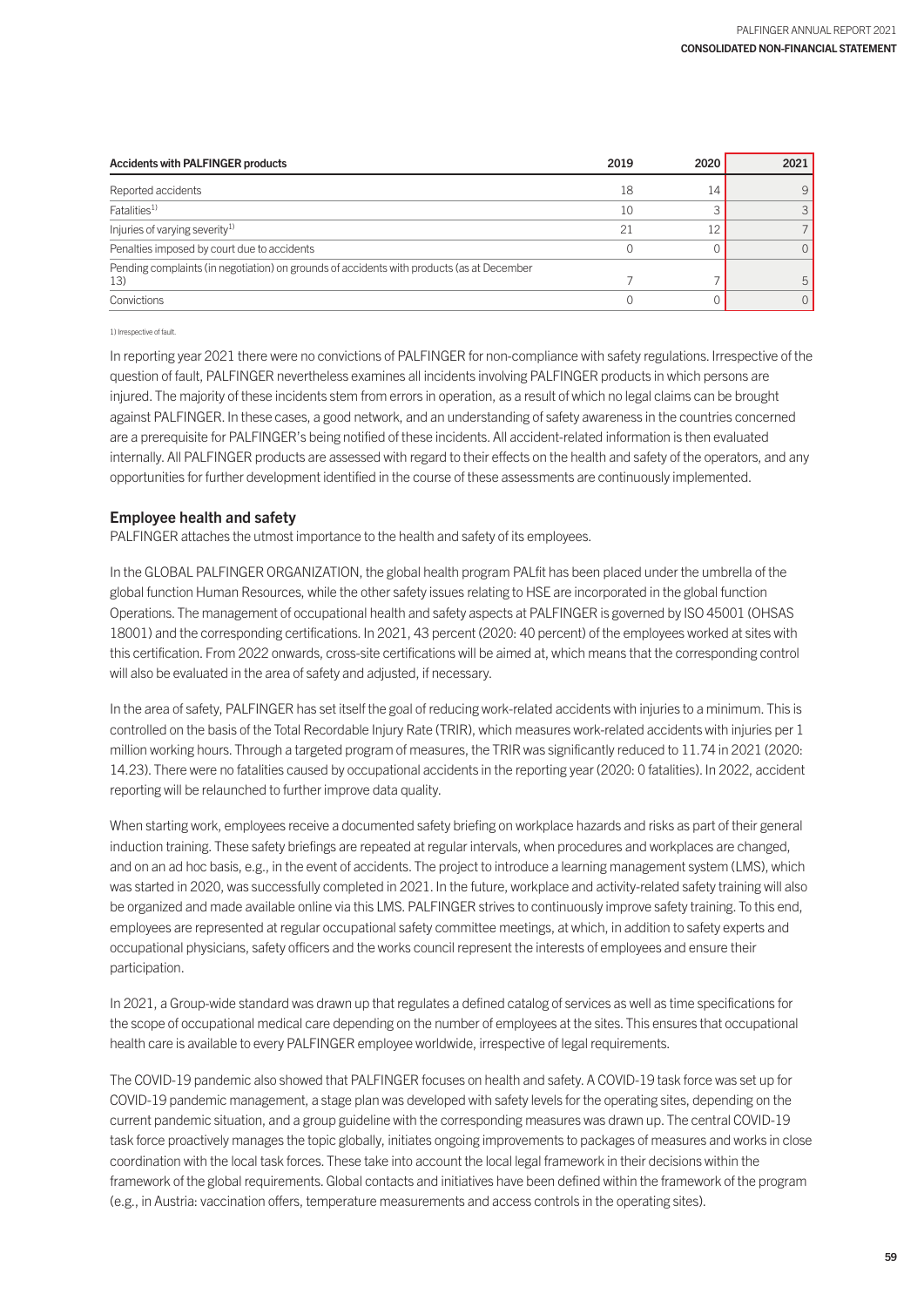# A Qualified & Diverse Workforce

Attracting and retaining experts/talent as well as training and further education are important aspects for PALFINGER. The availability of qualified staff, especially in technical professions such as welders, is a challenge worldwide.

As retaining experts and attracting talent is of central importance to PALFINGER, fluctuation as well as employment structure play a major role.

Fluctuation in the reporting year 2021 was influenced by different and, in part, opposing effects. As a matter of principle, PALFINGER has set itself the Group-wide target of keeping staff turnover at around 15 percent on a rolling average of 3 years. In addition to this benchmark, voluntary fluctuation with a target value of 8 percent, also on a rolling average of 3 years, will be used as a control parameter as of 2021. In order to better understand the background and motivation of employees who have decided to leave PALFINGER, exit interviews will be held with them.

The rolling average of employee turnover increased slightly from 14.7 to 17.5 percent in 2021. During the reporting period, more than 2,000 employees were employed following the positive business development. Voluntary fluctuation was surveyed from 2021 and amounts to 5.5 percent of the total number of employees in the financial year.

| Number and percent                  | 2019  | 2020  | 2021  | $%^{1}$ |
|-------------------------------------|-------|-------|-------|---------|
| Gender                              |       |       |       |         |
| Female                              | 206   | 229   | 286   | 15.7%   |
| Male                                | 1,573 | 1,382 | 1,533 | 84.3%   |
| Age                                 |       |       |       |         |
| $0 - 29$                            | 527   | 473   | 505   | 27.8%   |
| $30 - 50$                           | 936   | 845   | 906   | 49.8%   |
| $50+$                               | 316   | 293   | 408   | 22.4%   |
| Voluntary fluctuation <sup>2)</sup> |       |       |       |         |
| PALFINGER Group                     | N/A   | 0     | 550   | 30.2%   |
| Regions                             |       |       |       |         |
| <b>EMEA</b>                         | 1,003 | 805   | 814   | 44.7%   |
| <b>NAM</b>                          | 48    | 63    | 383   | 21.1%   |
| LATAM                               | 262   | 258   | 122   | 6.7%    |
| APAC                                | 95    | 86    | 15    | 0.8%    |
| <b>CIS</b>                          | 135   | 143   | 216   | 11.9%   |
| <b>MARINE</b>                       | 171   | 220   | 221   | 12.1%   |
| <b>HOLDING</b>                      | 65    | 36    | 48    | 2.6%    |
| Employee $ext{exists}^{3}$          | 1,779 | 1,611 | 1,819 | 17.1%   |

1) The key figure is related to the total number of employee exits in 2021.

2) For integrated SuccessFactors companies only. Includes self-termination, self-termination during probationary period, unauthorized self-termination, voluntary termination.

3) The employee exits, and the following tables represent the key employee figures of the PALFINGER Group. With regard to the collection of the key figures, it should be noted that companies or sites acquired or<br>establishe

60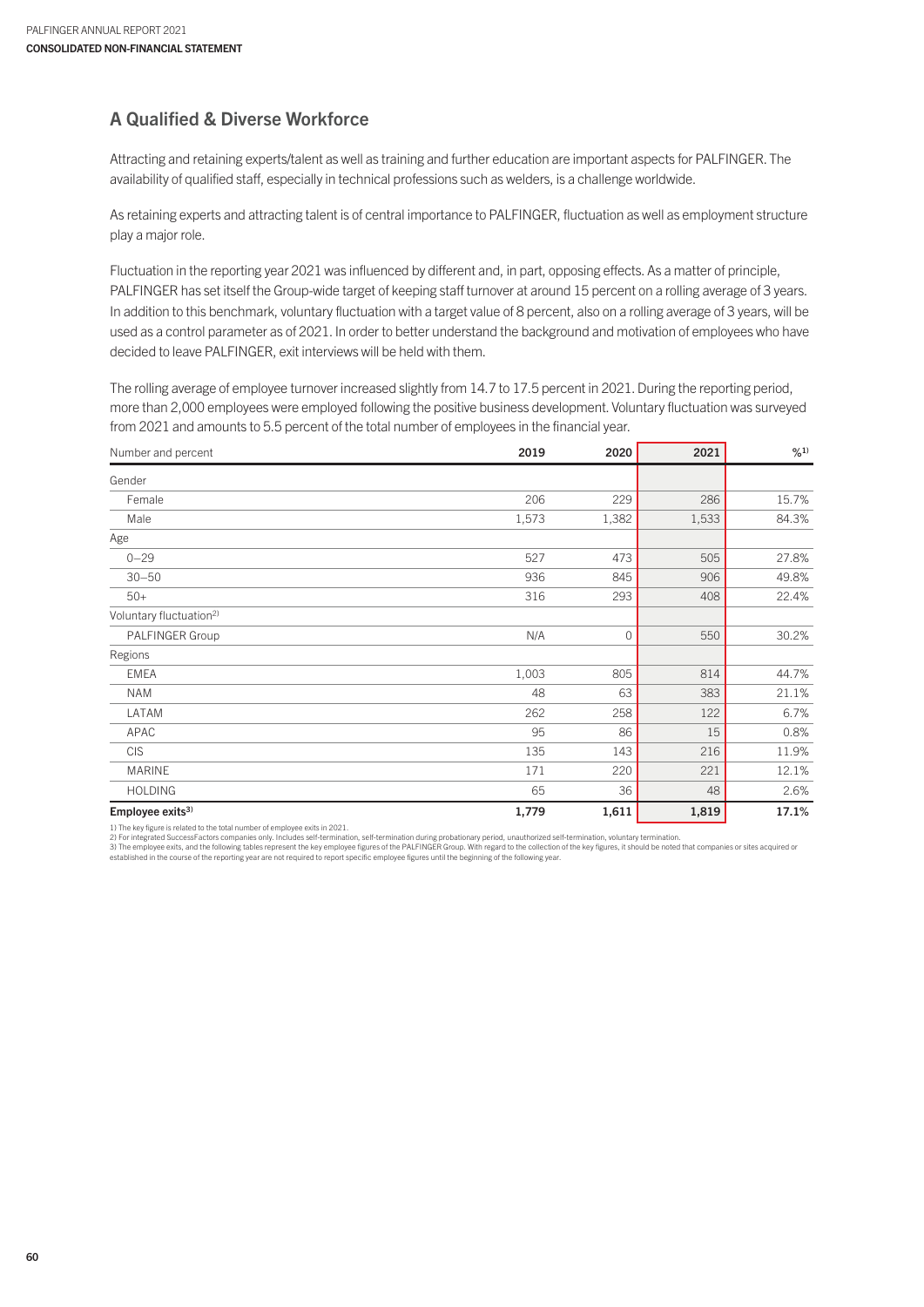| Number and percent      | 2019  | 2020  | 2021  | %1)   |
|-------------------------|-------|-------|-------|-------|
| Gender                  |       |       |       |       |
| Female                  | 279   | 179   | 335   | 14.1% |
| Male                    | 2,067 | 969   | 2,035 | 85.9% |
| Age                     |       |       |       |       |
| $0 - 29$                | 907   | 452   | 848   | 35.8% |
| $30 - 50$               | 1,216 | 597   | 1,282 | 54.1% |
| $50+$                   | 223   | 99    | 240   | 10.1% |
| Regions                 |       |       |       |       |
| <b>EMEA</b>             | 1,144 | 592   | 1,179 | 49.7% |
| <b>NAM</b>              | 404   | 108   | 401   | 16.9% |
| LATAM                   | 143   | 168   | 251   | 10.6% |
| APAC                    | 33    | 8     | 9     | 0.4%  |
| <b>CIS</b>              | 191   | 136   | 308   | 13.0% |
| <b>MARINE</b>           | 406   | 108   | 166   | 7.0%  |
| <b>HOLDING</b>          | 25    | 28    | 56    | 2.4%  |
| <b>Employee entries</b> | 2,346 | 1,148 | 2,370 | 22.3% |

1) The ratio is based on the total number of employees entering the company in 2021.

In order to find and retain experts in the long term, PALFINGER focuses on staff development and comprehensive training and further education measures. In 2021, the following measures were implemented: Global introduction of the Performance & Development Review process in a uniform tool, expansion of e-learning for all employees, go-live of the global learning management system as a technical basis bundling all future learning, development activities and measures in one system environment, as well as management development programs, the group policy on mobile working and thus the promotion of flexibility and a better life balance. Furthermore, PALFINGER attaches great importance to apprenticeship training, primarily in but also outside Austria, and invested in a new PALFINGER Campus in 2021 in order to significantly increase the number of apprentices and to continue the success story of PALFINGER apprenticeship training. The training program in China was also successfully completed once again, in which Chinese apprentices completed dual apprenticeship training based on the Austrian model.

PALFINGER is an important employer in various regions. As at year-end 2021, 11,733 persons (2020: 10,824) were employed by PALFINGER. In addition, 612 (2020: 383) temporary workers were employed as at year-end 2021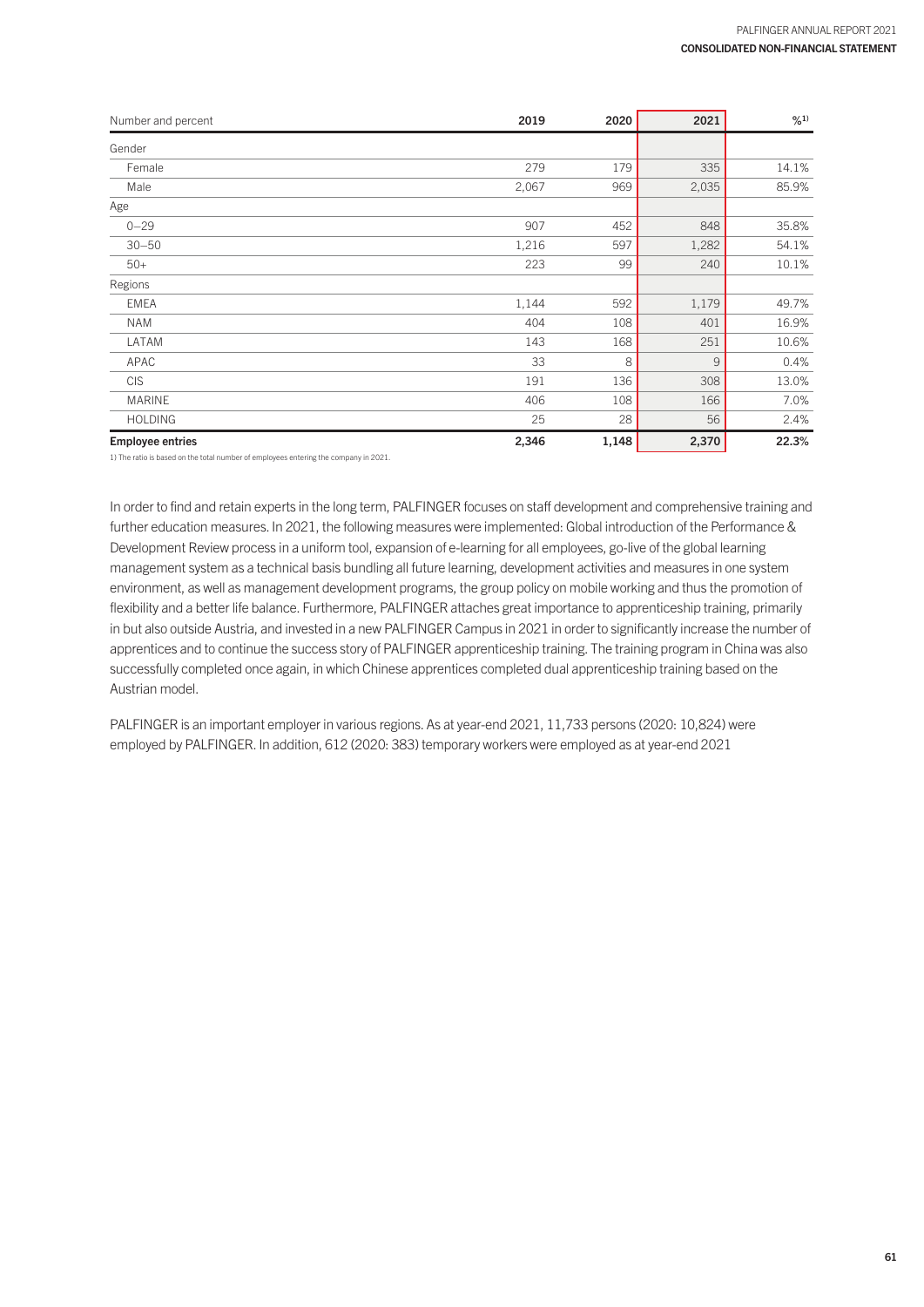| Number                          | 2019           | 2020        | 2021           | $\frac{9}{2}$ |
|---------------------------------|----------------|-------------|----------------|---------------|
| Permanent employment contract   |                |             |                |               |
| Gender                          |                |             |                |               |
| Female                          | 1.446          | 1.414       | 1.508          | 13,3%         |
| Male                            | 9.279          | 9.051       | 9.771          | 84,9%         |
| Regions                         |                |             |                |               |
| <b>EMEA</b>                     | 5.742          | 5.744       | 6.305          | 55,9%         |
| <b>NAM</b>                      | 1.079          | 998         | 1.026          | 9,1%          |
| LATAM                           | 497            | 600         | 747            | 6,6%          |
| APAC                            | 271            | 268         | 256            | 2,3%          |
| <b>CIS</b>                      | 1.544          | 1.397       | 1.494          | 13,2%         |
| <b>MARINE</b>                   | 1.236          | 1.076       | 1.032          | 9,1%          |
| <b>HOLDING</b>                  | 356            | 382         | 419            | 3,7%          |
|                                 | 10.725         | 10.465      | 11.279         | 98,0%         |
| Temporary employment contract   |                |             |                |               |
| Gender                          |                |             |                |               |
| Female                          | 13             | 14          | 20             | 8,8%          |
| Male                            | 200            | 136         | 206            | 91,2%         |
| Regions                         |                |             |                |               |
| <b>EMEA</b>                     | 172            | 100         | 150            | 66,4%         |
| <b>NAM</b>                      | $\mathbf 1$    | $\mathbf 1$ | $\overline{0}$ | 0,0%          |
| LATAM                           | $\mathbf 0$    | 0           | $\overline{0}$ | 0.0%          |
| APAC                            | $\mathbf{1}$   | $\mathbf 0$ | $\overline{2}$ | 0,9%          |
| <b>CIS</b>                      | 23             | 32          | 49             | 21,7%         |
| <b>MARINE</b>                   | 14             | 14          | 21             | 9,3%          |
| <b>HOLDING</b>                  | $\overline{c}$ | 3           | $\overline{4}$ | 1,8%          |
|                                 | 213            | 150         | 226            | 2,0%          |
| Core workforce                  | 10.938         | 10.615      | 11.505         | 100,0%        |
| Apprentices and interns         | 188            | 209         | 228            |               |
| Total workforce PALFINGER group | 11.126         | 10.824      | 11.733         |               |
| <b>Contingent workers</b>       | 571            | 383         | 612            |               |
| <b>PALFINGER Group</b>          | 11.697         | 11.207      | 12,345         |               |

1) The ratio is in relation to the total number of employees in 2021.

PALFINGER generally has permanent staff members, with the headcount not being subject to seasonal fluctuations. Fixedterm employment contracts (beyond a locally defined probationary period) are not common apart from some project work, professional internships, and in interim management. In fiscal 2021, 97.1 percent of employees were full-time, while around 2.9 percent (2020: 3.3 percent) of employees were part-time.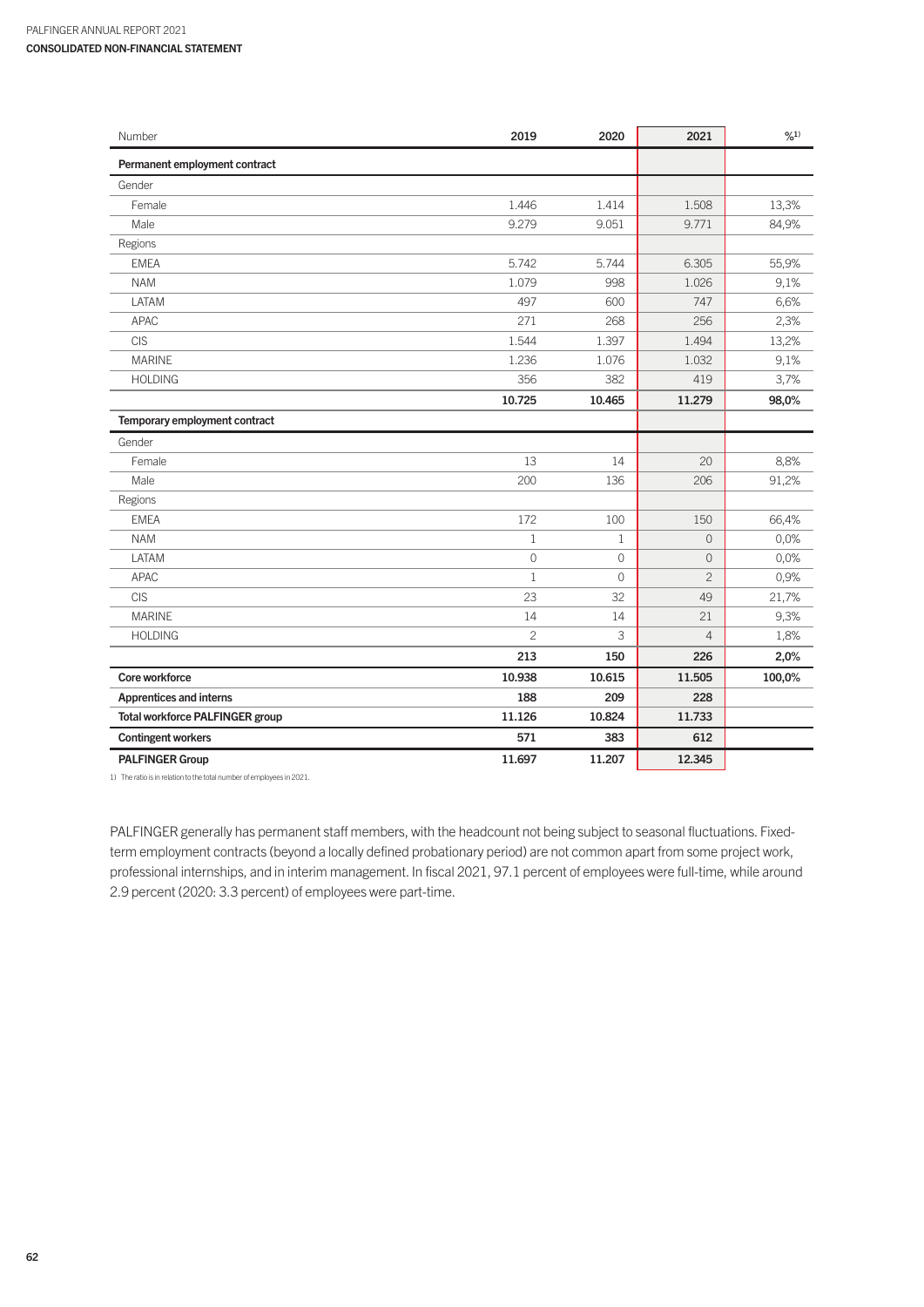| Number               | 2019   | 2020   | 2021   | %1)    |
|----------------------|--------|--------|--------|--------|
| Full-time employment |        |        |        |        |
| Gender               |        |        |        |        |
| Female               | 1.268  | 1.251  | 1.362  | 12,2%  |
| Male                 | 9.301  | 9.016  | 9.807  | 87,8%  |
|                      | 10.569 | 10.267 | 11.169 | 97,1%  |
| Part-time employment |        |        |        |        |
| Gender               |        |        |        |        |
| Female               | 191    | 177    | 166    | 49,4%  |
| Male                 | 178    | 171    | 170    | 50,6%  |
|                      | 369    | 348    | 336    | 2,9%   |
| Core workforce       | 10.938 | 10.615 | 11.505 | 100,0% |

1) The ratio is in relation to the total number of employees in 2021.

PALFINGER aims to find the best person for each position. Diversity and equal opportunities play a key role in this.

PALFINGER is committed to measurable diversity targets and abides by the relevant indicators. The objectives are to increase the proportion of non-Austrians at headquarters in Bergheim to 20 percent, and to align the percentage of women in senior management with the percentage of women in the PALFINGER Group overall.

At the end of 2021, 30 percent of the members of PALFINGER AG's Supervisory Board were women (2020: 20.0 percent) and no women were members of the Management Board. At year-end 2021, 7.2 percent (2020: 8.1 percent) of the positions in the Global Management Team were held by women. The general proportion of women at PALFINGER was 13.3 percent in 2021 (2020: 13.7 percent). The share of international staff at headquarters was 20.7 percent (2020: 18.7 percent).

The Recruiting Group policy ensures a standardized Group-wide state-of-the-art recruiting process. The quality of the process is based on the principles of transparency, clear communication, fair play, fair remuneration, diversity, quality, and confidentiality. The use of a potential analysis is being implemented successively throughout the Group for management functions.

2022, the previous diversity strategy within the Group will be redefined. The currently valid diversity concept is included in the Corporate Governance section of the report.

# For a future-oriented way of doing business

#### Aligned to our Values

PALFINGER's employees live the company values of entrepreneurship, respect and learning every day. That is why PALFINGER supports and encourages its employees in accordance with the tagline: "We value people. People create value." At PALFINGER, the following leadership principles apply to the Executive Board as well as to all executives: DRIVE. FOCUS. INSPIRE. EMPOWER. DEVELOP. DELIVER.

The current version of the Code of Conduct came into effect in 2021 and defines the essential principles for doing business. Integrity is paramount in all of PALFINGER's business activities, and PALFINGER's values of entrepreneurship, respect, and learning are essential. Proactive implementation of standards, and compliance with them, is important to PALFINGER and is also expected of all employees and business partners, such as suppliers and dealers. Agreements with employees, dealerships, suppliers, and cooperation partners include binding references to the PALFINGER Code of Conduct. This Code of Conduct is published on PALFINGER's website. The "Integrity Line" makes it possible to report, anonymously, if need be, possible violations of laws and internal policies or misconduct.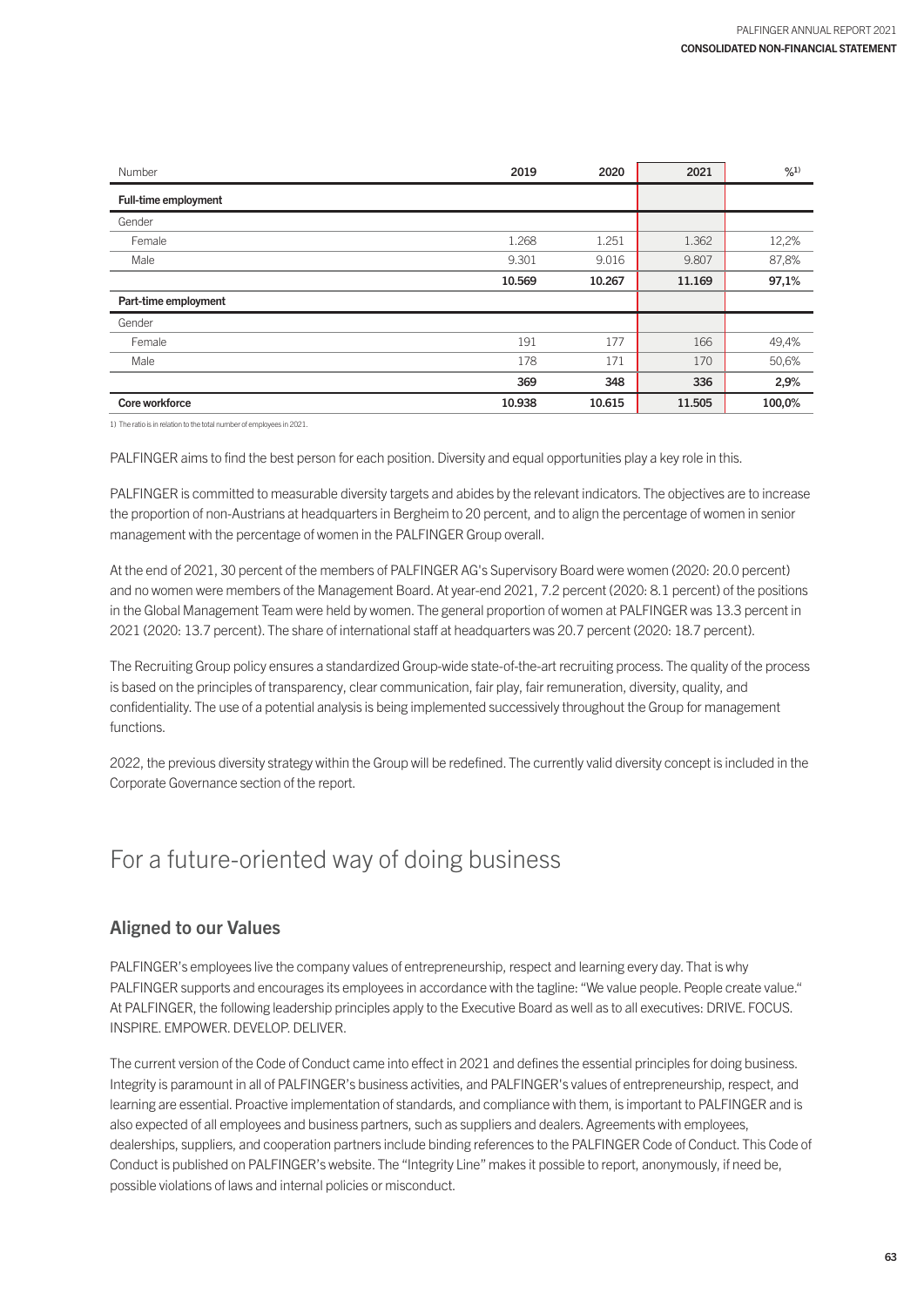PALFINGER considers human rights violations and corruption to be unacceptable. They contradict the organization's corporate values and are harmful to the economy – and consequently also to PALFINGER. PALFINGER takes immediate action whenever any irregularities are suspected. PALFINGER has defined a catalog of multi-stage actions to prevent or, if need be, investigate any violations. Since 2021, an annual report on anti-corruption measures has been submitted to the Supervisory Board, enabling it to fulfill its supervisory obligations.

No instances of child labor or forced or compulsory labor were identified at any of PALFINGER's sites in 2021, nor were any young employees subjected to dangerous work. Suspected violations of the Code of Conduct or other Group guidelines are evaluated and, if substantiated, they are investigated by Corporate Internal Audit and appropriate improvement measures are defined with the responsible management. Likewise, PALFINGER did not have to pay any fines for violations of legal provisions. Moreover, there are no lawsuits pending against PALFINGER for anti-competitive behavior.

## Focus on Governance & Transparency

To meet the transformation requirements, the principles of sustainable business must be applied. To this end, PALFINGER applies the highest reporting standards and a transparent approach to business practice.

For a description of the organizational structure and process organization as well as corporate governance & compliance, please refer to the relevant sections of the Corporate Management chapter in the management report and to the corporate governance report.

Currently, the chief megatrends facing PALFINGER are as follows: Sustainability, digitalization, and social change, which have a significant impact on PALFINGER's business operations and entail many challenges. The vision and strategy for 2030 formulated in 2021 addresses the megatrends that have been identified and describes how to deal with these challenges and make them part of PALFINGER's success through 2030. These megatrends lead to both risks and opportunities for PALFINGER. PALFINGER proactively addresses risks and seizes opportunities. Further details can be found in the risk report of the Management Report.

There are no indications that violations of environmental laws and regulations, laws, and regulations in the social and economic area, in connection with health and safety impacts of products and services, with product and service information or labeling occurred, nor are there any indications that regulatory violations in connection with marketing and communication measures occurred on the part of PALFINGER in the 2021 financial year.

# Disclosure pursuant to Article 8 Taxonomy Regulation

With the EU taxonomy, the EU has established a classification system for defining "environmentally sustainable" business activities. Taxonomy-eligible revenues, investments (CapEx), and operational expenses (OpEx) must be identified for fiscal year 2021. For this purpose, PALFINGER conducted an analysis of the business activities and compared them with the descriptions in the Taxonomy Regulation (TaxonomieVO).

Based on the specifications of the TaxonomieVO, the revenue ratio is the revenue from taxonomy-eligible business activities shown in proportion to the Group's total revenue in accordance with IAS 1.82a. To calculate the CapEx ratio, the total additions (before depreciation, amortization and impairment, impairment losses, and revaluations) of intangible assets and property, plant, and equipment, including additions from right-of-use in accordance with IFRS 16, are included in the denominator. Additions resulting from business combinations are included in the CapEx. In addition to capitalized expenses for assets from taxonomy-eligible revenue, the numerator also includes expenses for the purchase of products from taxonomy-compliant business activities and individual measures to reduce greenhouse gas emissions which were implemented and put into operation within 18 months. To determine the CapEx numerator, the existing Group-wide reporting system was expanded. Both the revenue key figure and the CAPEX key figure can be found in the tables below.